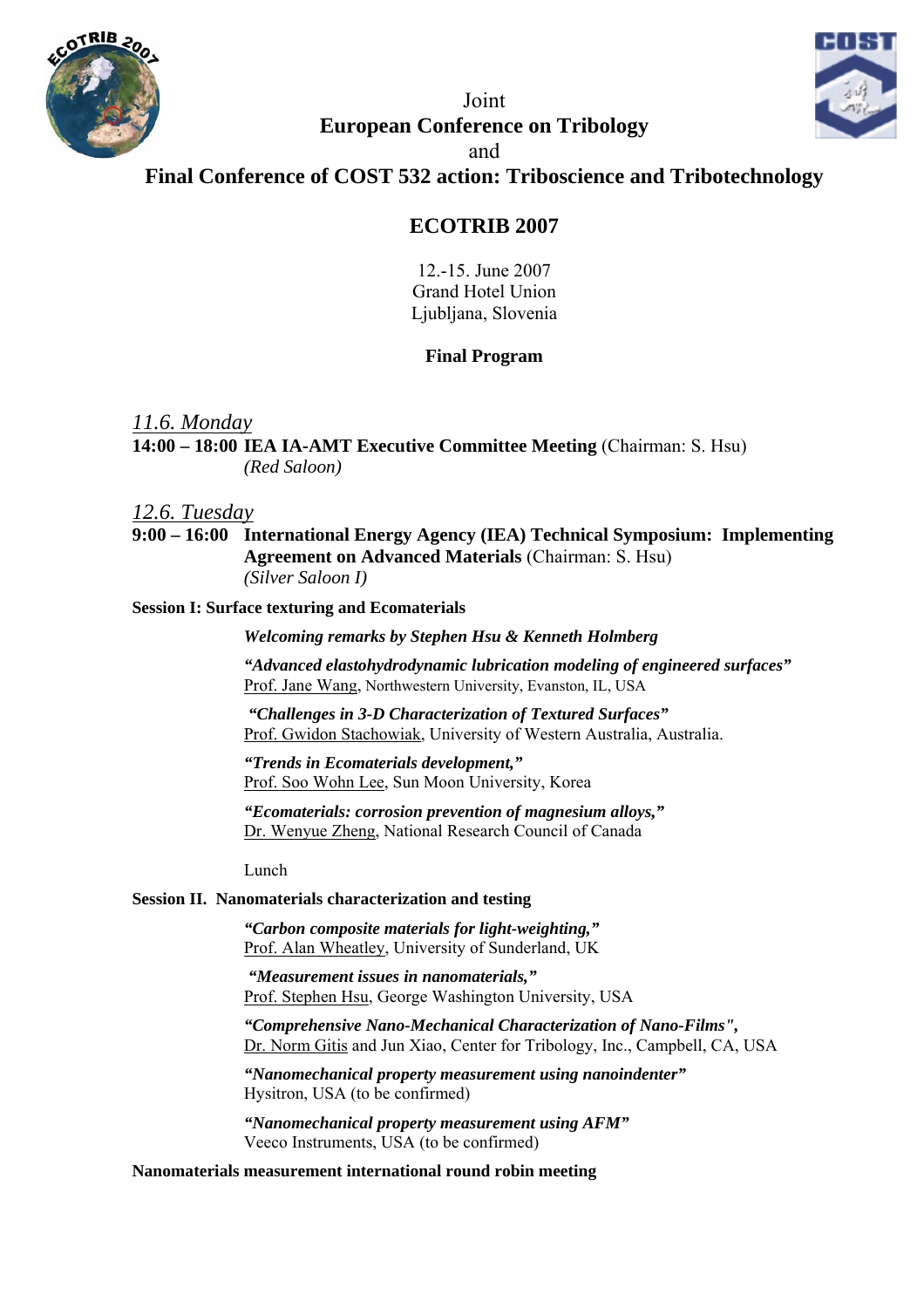*12.6. Tuesday*

- **9:00 16:00 WEMESURF Research Training Network meeting** (Chairman: B. Podgornik) *(Red Saloon)* Program to be announced
- **13:30 16:00 EUREKA: ENIWEP Umbrella Steering Group Meeting** (Chairman: J. Vižintin) *(Silver Saloon II)*
- **16:00 20:00 COST 532 Management Committee Meeting** (Chairman: K. Holmberg) *(Red Saloon)*
- **18:00 20:00 Conference Registration & cocktail**  *(Garden Hall)*

#### *13.6. Wednesday*

### **8:00 Registration**

**9:00 – 10:25 ECOTRIB 2007/COST 532 Conference Opening**   *(White Hall)* 

**Jože Vižintin,** Chairman of the Conference **»Welcome address«**

**Kenneth Holmberg,** COST 532 Manager: **»European Tribology Joint Research in the COST Programme«** 

**Marija Kosec,** Slovenian Academy of Engineering Science

- 9:30 9:45 **Friedrich Franek**, Austrian Tribology Society
- 9:45 10:00 **Roberto Bassani***,* Italian Tribology Association Tribology group of AIMETA
- 10:00 10:15 **Mitjan Kalin,** Slovenian Society for Tribology
- 10:15 10:25 **Jan Meneve**, EUREKA: ENIWEP Umbrella
- 10:25 10:50 Coffee Break
- **10:50 12:30 Plenary Session** (Chairmen: J. Vižintin, R. Bassani, F. Franek)  *(White Hall)*
- 10:50 11:35 **K. Kato (Tohoku University, Japan)** *»Tribological Properties and Mechanisms of Ceramics and Hard Coatings«*
- 11:35 12:20 **S. Hsu (George Washington University, USA)** *»The role of surface textures on adhesion and friction from mm scale to nanoscale«*
- 12:20 12:30 Open Discussion
- 12:30 14:00 Lunch

### **14:00 – 17:30 Afternoon Parallel Sessions**

**Tribology in Metalworking** (Chairman: S. Hogmark) *(White Hall)* 

 **NanoTechnologies & NanoTribology** (Chairman: S. Hsu) *(Silver Saloon)* 

 **Modeling in Tribology I** (Chairmen: E. Ciulli / R. Bassani) *(Red Saloon)*

- **17:30 19:00 Poster session** (Posters on display till 15.6. afternoon)  *(Garden Hall)*
- **20:00 Reception at the University of Ljubljana** (gathering at 19:45 in Hotel lobby)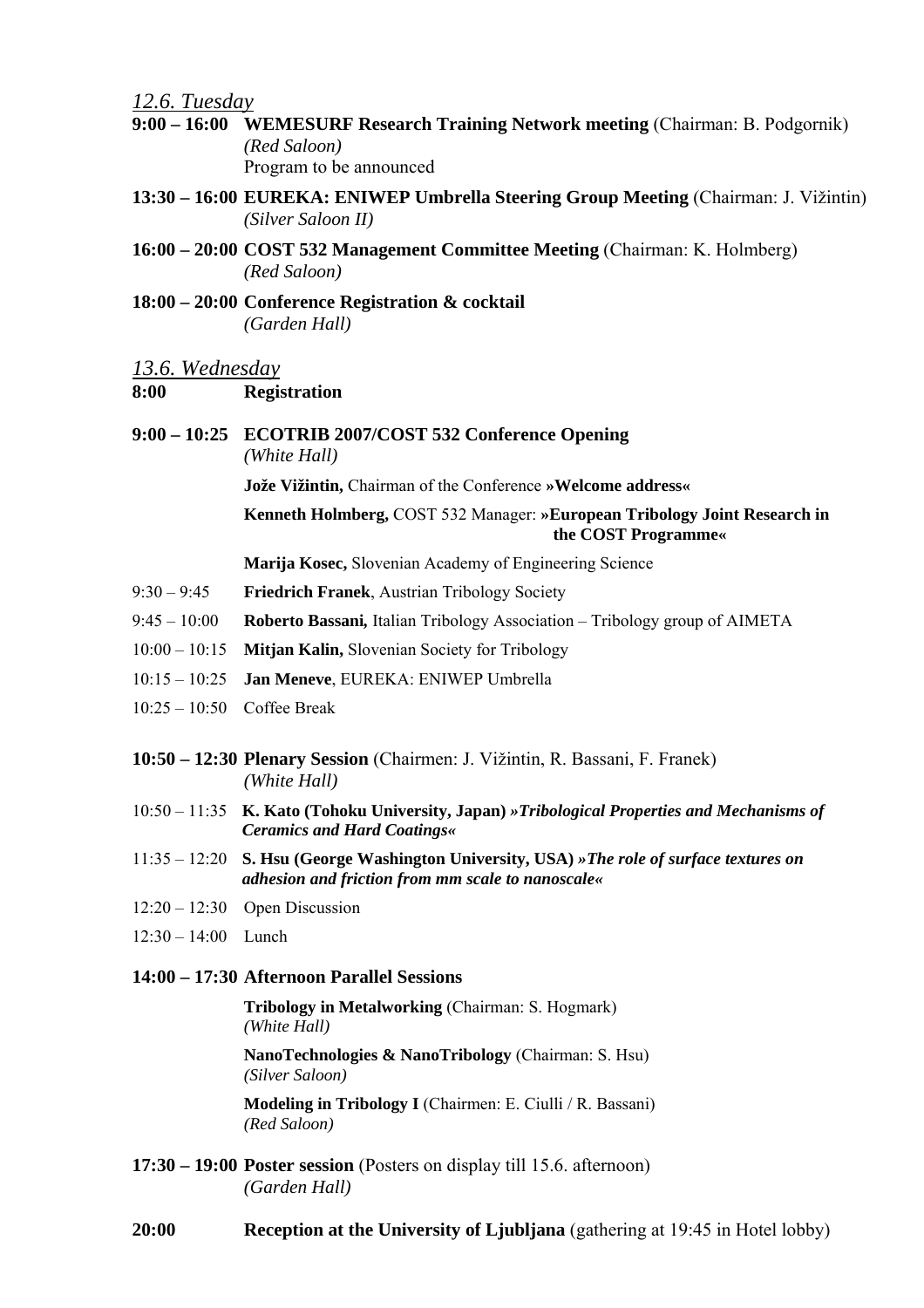# *14.6. Thursday*

## **9:00 – 12:30 Morning Parallel Sessions**

**Surface Engineering I** (Chairman: K. Holmberg) *(White Hall)* 

Lubricants & Lubrication I (Chairmen: B. Kus / B. Hrobat)  *(Silver Saloon)*

**Modeling in Tribology II** (Chairman: F. Franek)  *(Red Saloon)* 

12:30 – 14:00 Lunch

## **14:00 – 17:10 Afternoon Parallel Sessions**

**Surface Engineering II** (Chairman: A. Erdemir) *(White Hall)* 

**Applications I** (Chairman: B.R. Höhn)  *(Silver Saloon)*

**Lubricants & Lubrication II** (Chairmen: A. Arnšek / M. Svoljšak)  *(Red Saloon)* 

- **17:10 18:00 ENIWEP Workshop: Surface Texturing for Tribological Applications**  Chairman: J. Meneve  *(Silver Saloon)*
- **19:00 Conference Dinner**   *(Union Hall)*
- *15.6. Friday*
- **9:00 12:30 Morning Parallel Sessions**

**Functional & Bio Materials I** (Chairmen: M. Kalin / V. Leskovšek) *(White Hall)* 

**Application II** (Chairman: A. Pauschitz) *(Silver Saloon I)* 

**Condition Monitoring & Diagnostics I** (Chairman: J. Vižintin)  *(Red Saloon)* 

12:30 – 14:00 Lunch

### **14:00 – 17:00 Afternoon Parallel Sessions**

**Functional & Bio Materials II** (Chairman: L. Blunt) *(White Hall)* 

**Surface Engineering & Applications III** (Chairperson: A. Igartua)  *(Silver Saloon I))* 

**Condition Monitoring & Diagnostics II** (Chairman: L. Gelman)  *(Red Saloon)*

**17:10 Closure of the Conference – J. Vižintin, E. Ciulli**   *(White Hall)*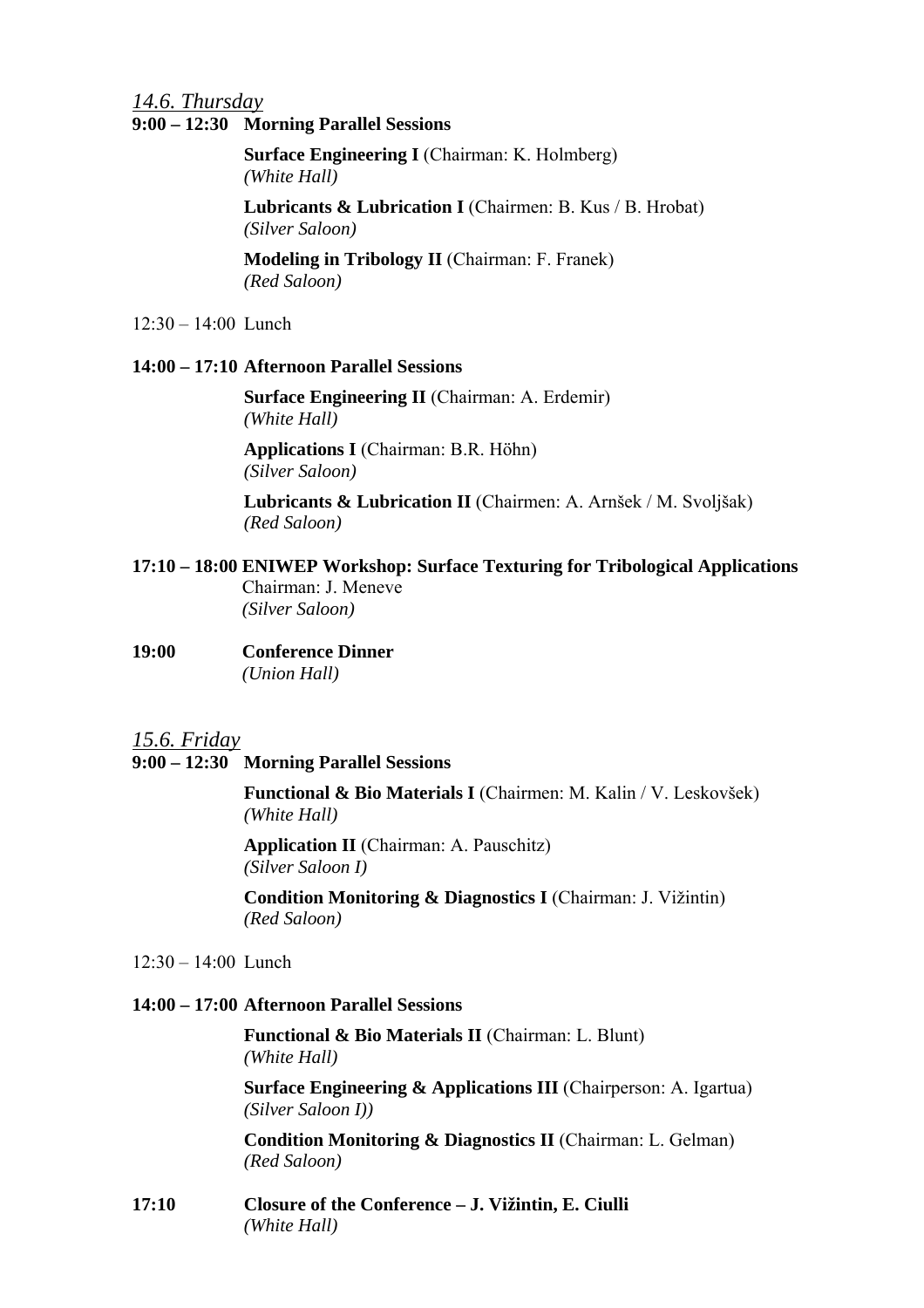13.6. Wednesday 14:00 – 17:30

**White Hall: Tribology in metalworking (Chairman: S. Hogmark)**

- **14:00-14:30 Invited: N. Bay (Technical University of Denmark, Denmark) »Performance of environmentally friendly lubricants for sheet metal forming«**
- 14:30-14:50 **Oils for Internal Thread Molding Description of a Test-Methodology**   $C.$  Monetti (AC<sup>2</sup>T Research, Austria)
- 14:50-15:10 **Comparison of two test methods for evaluation of forming tool materials**  M. Hanson (Uppsala University, Sweden), A. Gåard, S. Hogmark, J. Bergström
- 15:10-15:30 **Finite Element Modeling of Wear in Deep Drawing Process Considering Anisotropy**

A.R. Shahani, I. Salehinia (K.N.T. University of Technology, Iran)

- 15:30-15:50 Break
- 15:50-16:10 **PACVD duplex coating for wear protection of drop forging dies**  V. Leskovšek (Institute for Metals and Technology, Slovenia), M. Jenko, B. Podgornik, J. Vižintin
- 16:10-16:30 **Wear propagation of PVD AlCrN coated HSS hob**  J. Gerth (Uppsala University, Sweden), U. Wiklund, M. Larsson
- 16:30-16:50 **Stamping with coated tools** 
	- B. Zajec (Hidria Rotomatika, Slovenia), B. Podgornik, J. Vižintin
- 16:50-17:10 **Conceptual tribo-energetic analysis of cutting tool protective coating delamination in dry cutting of hard-to-cut aero engine alloys**  H.A. Abdel-Aal (University of Wisconsin-Platteville, USA), M. Nouari, M. El Mansori
- 17:10-17:30 **Tribocorrosion effects in CMP of tungsten**  J. Stojadinović (Ecole Polytechnique Fédérale de Lausanne, Switzerland), S. Mischler, D. Bouvet, M. Declercq

## **Silver Saloon: Nanotechnologies & NanoTribology (Chairman: S. Hsu)**

- **14:00-14:30 Invited: P. Kappsa (Ecole Central de Lyon, France) »Nanotribology : current research in LTDS«**
- 14:30-14:50 **Tribology of nano composite materials in electrical contacts**  B. Andre (Uppsala University, Sweden), E. Lewin, Å. Kassman-Rudolphi, U. Jansson
- 14:50-15:10 Self-lubricating nanocomposite tribological coatings of MoS<sub>2</sub> doped **multilayered TiAlCrN films with composition-modulated interfaces (COST-CH13)**

D. Biro (University Petru Maior, Romania), P.B. Barna, J. Meneve, L. Szekely, A. Devenyi

- 15:10-15:30 **Tribofilm formation and tribological properties of nanocomposite TiC and TiAlC coatings**
- M. Lindquist (Uppsala University, Sweden), O. Wilhelmsson, U. Jansson, U. Wiklund 15:30-15:50 Break
- 15:50-16:10 **Differences in contact surface- and test-temperatures and their effects on reactions between a-C:H coatings and oil additives**  M. Kalin (University of Ljubljana, Slovenia), J. Vižintin, E. Roman
- 16:10-16:30 **Tribocorrosion behaviour of Ni-SiC nanostructured composite coatings obtained by electrodeposition (COST-CH10)**  L. Benea (Dunarea de Jos University, Romania), F. Wenger, P. Ponthiaux, J.P. Celis
- 16:30-16:50 **Tribological and tribocorrosive properties of the electroplated nanocomposite coatings**

B. Szeptycka, J. Senatorski (Institute of Precision Mechanics, Poland)

16:50-17:10 **Tribological properties of solid lubricant coatings on base of tungsten disulphide nanoparticles** 

F. Ilie (Polytechnic University of Bucharest, Romania), C. Tita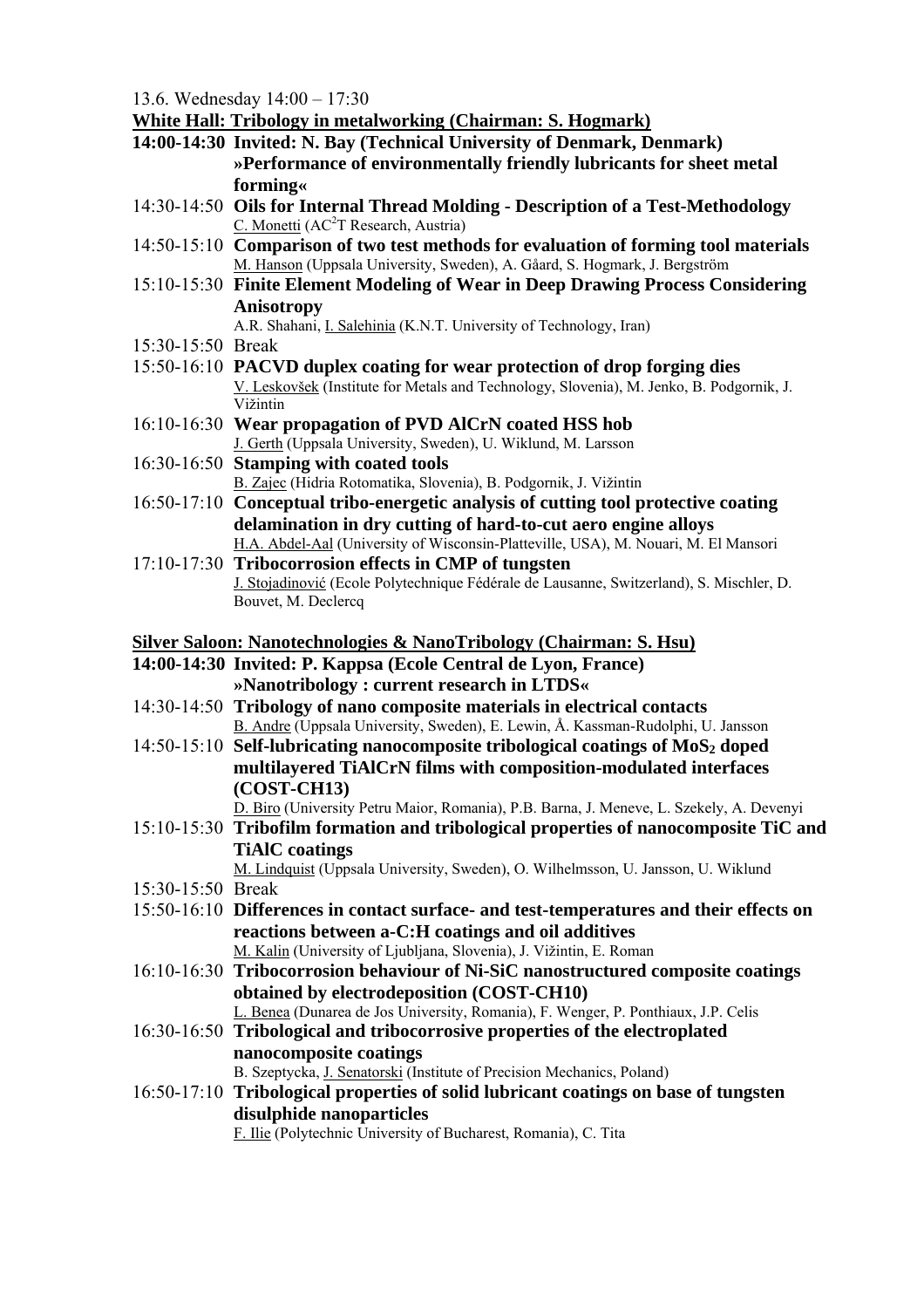13.6. Wednesday 14:00 – 17:30

**Red Saloon: Modeling in tribology I (Chairmen: E. Ciulli / R. Bassani)** 

- **14:00-14:30 Invited: R. Larsson (Luleå Technical University, Sweden)**
- **»Modelling the effect of surface roughness on lubrication in all regimes« 14:30-14:50 A Theoretical Study of Junction Growth** 
	- V. Brizmer (Technion, Israel), Y. Kligerman, I. Etsion
- 14:50-15:10 Three dimentional stress analysis of TiN, DLC, and MoS<sub>2</sub> coated contacts **by FEM modelling (COST-TS3)** 
	- H. Ronkainen (VTT, Finland), K. Holmberg, A. Laukkanen, S. Varjus, K. Wallin, J. Koskinen
- 15:10-15:30 **Elasticity Terminus of Spherical Micro-Contacts under Adhesive Traction**  Y. Kadin (Technion, Israel), Y. Kligerman, I. Etsion
- 15:30-15:50 Break
- 15:50-16:10 **Experimental investigation of contact area during unloading of elasicplastic loaded spherical contact**  A. Ovcharenko (Technion, Israel), G. Halperin, I. Etsion
- 16:10-16:30 **Adhesive wear model for a spherical contact**  J. Salib, Y. Kligerman (Technion, Israel), I. Etsion
- 16:30-16:50 **Quantitative characterization of tribodesorption of gases**  R.A. Nevshupa (ICMM-CSIC, Spain), E. Roman, J.L. de Segovia
- 16:50-17:10 **Analytical approach for wear prediction of metallic and ceramic materials in tribological applications**  H. Kloss (BAM, Germany), R. Waesche
- 17:10-17:30 **Experimental extrapolation model for friction and wear of polymers on different testing scales**

P. Samyn (Ghent University, Belgium), J. Quintelier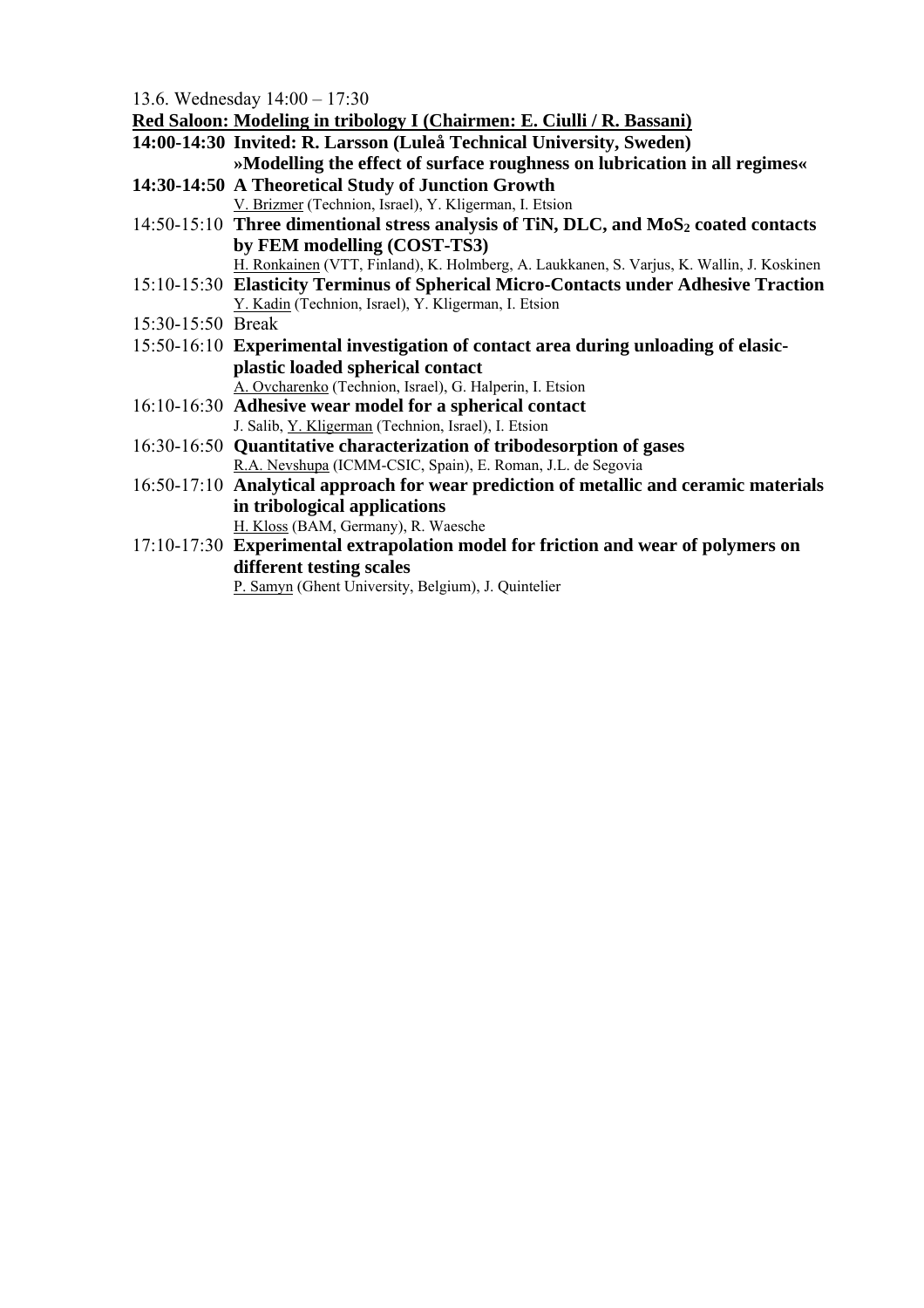14.6. Thursday 9:00 – 12:30

|                   | <b>White Hall: Surface Engineering I (Chairman: K. Holmberg)</b>                                                                                               |
|-------------------|----------------------------------------------------------------------------------------------------------------------------------------------------------------|
| $9:00-9:30$       | Invited 1: A.Erdemir (ARGONE Lab., USA)                                                                                                                        |
|                   | »Design of Novel Nanocomposite Coatings for Extreme Tribological Appl.«                                                                                        |
| $9:30-9:50$       | Mechanical and tribological properties of sputtered Mo-Se-C coatings                                                                                           |
|                   | (COST-CH1)                                                                                                                                                     |
|                   | T. Polcar (ICEMS, Portugal), M. Evaristo, M. Stueber, A. Cavaleiro                                                                                             |
| $9:50-10:10$      | Characterisation of $ZrO2$ layers deposited on $Al2O3$ coating (COST-TS10)                                                                                     |
|                   | S. Jakovljević (Faculty of Mechanical Engineering and Naval Architecture, Croatia), J. Meneve,<br>L. Pedisić                                                   |
|                   | 10:10-10:30 Temperature driven lubricant migration on tribological surfaces                                                                                    |
|                   | S. Klien (V-Research, Austria), C.H. Surberg, W. Stehr                                                                                                         |
| 10:30-10:50 Break |                                                                                                                                                                |
|                   | 10:50-11:10 Surface treatment of elastomers to improve the tribological properties                                                                             |
|                   | against metal counterbodies                                                                                                                                    |
|                   | B. Verheyde, A. Vanhulse, M. Rombouts, J. Meneve (VITO, Belgium), E. Roman, L. Martinez,<br>Y. Huttel, M. Wangenheim                                           |
|                   | 11:10-11:30 Tribological performance of duplex coating with ion implantation after-                                                                            |
|                   | treatment (COST-TS15)                                                                                                                                          |
|                   | B. Škorić (University Novi Sad, Serbia), D. Kakaš, A. Miletić, G. Favaro                                                                                       |
|                   | 11:30-11:50 Contact fatigue of duplex treated low alloyed steels (COST-TS8)                                                                                    |
|                   | J. Suchanek (Czech Technical University, Czech Rep), P. Jurei, R. Michalczewski, E. Zdravecka                                                                  |
|                   | 11:50-12:10 Complex wear measurement on thin coatings by the cratering method                                                                                  |
|                   | E. Bemporad, E. Comis, M. Sebastiani (University of Rome, Italy), F. Carassiti, B. Palumbo                                                                     |
|                   | 12:10-12:30 Corrosion and wear behaviour of multilayer Cr/CrN PVD coatings (COST-                                                                              |
|                   | <b>CH6</b> )                                                                                                                                                   |
|                   | A. Igartua (Tekniker, Spain), R.Bayón, X. Fernández, I. Ciarsolo                                                                                               |
|                   | <b>Silver Saloon: Lubricants &amp; Lubrication I (Chairmen: B. Kus / B. Hrobat)</b>                                                                            |
|                   |                                                                                                                                                                |
|                   |                                                                                                                                                                |
| $9:00-9:30$       | Invited 1: M. Jech $(AC2T$ Research, Austria)                                                                                                                  |
|                   | »Lubricant peformance characterisation using nanoscale wear volume                                                                                             |
|                   | analysis by coherence technology«                                                                                                                              |
| 9:30-9:50         | Isomer specific tribological behaviour of hydroxyquinolines                                                                                                    |
|                   | R. Kolm, C.A. Pieczetowski, <u>I.C. Gebeshuber</u> (Vienna University of Technology, Austria)                                                                  |
| $9:50-10:10$      | Review on tribological behaviour of DLC coatings in presence of oils under                                                                                     |
|                   | boundary lubrication conditions                                                                                                                                |
|                   | I. Velkavrh (University of Ljubljana, Slovenia), M. Kalin, J. Vižintin                                                                                         |
|                   | 10:10-11:30 Layered nanostructures of transition metal dichalcogenides and their                                                                               |
|                   | intercalation nanosystems as new lubricant additives: concept and high-                                                                                        |
|                   | tech design (COST-TS5)<br>K.E. Grinkevych (Frantsevich Institute for Problems of Materials Science, Ukraine), L.M.                                             |
|                   | Kulikov, I.A. Lyubinin, L.G. Akselrud                                                                                                                          |
| 10:30-10:50 Break |                                                                                                                                                                |
|                   | 10:50-11:10 Tribological behavior of tungsten doped DLC coating under oil lubrication                                                                          |
|                   | B. Kržan (University of Ljubljana, Slovenia), F. Novotny-Farkas, J. Vižintin<br>11:10-11:30 The investigation of PVD/CVD coatings and environmentally friendly |
|                   | lubricants in heavy-loaded rolling and sliding contacts (COST-TS2)                                                                                             |
|                   | R. Michalczewski (Institute for Sustainable Technologies, Poland), W. Piekoszewski, M.                                                                         |
|                   | Szczerek, W. Tuszynski                                                                                                                                         |
|                   | 11:30-11:50 The Development and Use of Less Hazardous and More Environmentally                                                                                 |
|                   | Friendly HFA fluids - and their practical application in Slovenian Coal                                                                                        |
|                   | <b>Mining</b>                                                                                                                                                  |
|                   | N. Broekhof (Quaker Chemical Corporation, UK), B. Kus                                                                                                          |
|                   | 11:50-12:10 Argument for using vegetable oils in lubricant mixtures                                                                                            |
|                   | L. Pop (West University of Timisoara, Romania), C. Puscas, R. Nutiu                                                                                            |
|                   | 12:10-12:30 A neu generartion of Lubricant based on ionic liquid<br>A. Schneider (AC <sup>2</sup> T Research, Austria), N. Doerr, A. Pauschitz                 |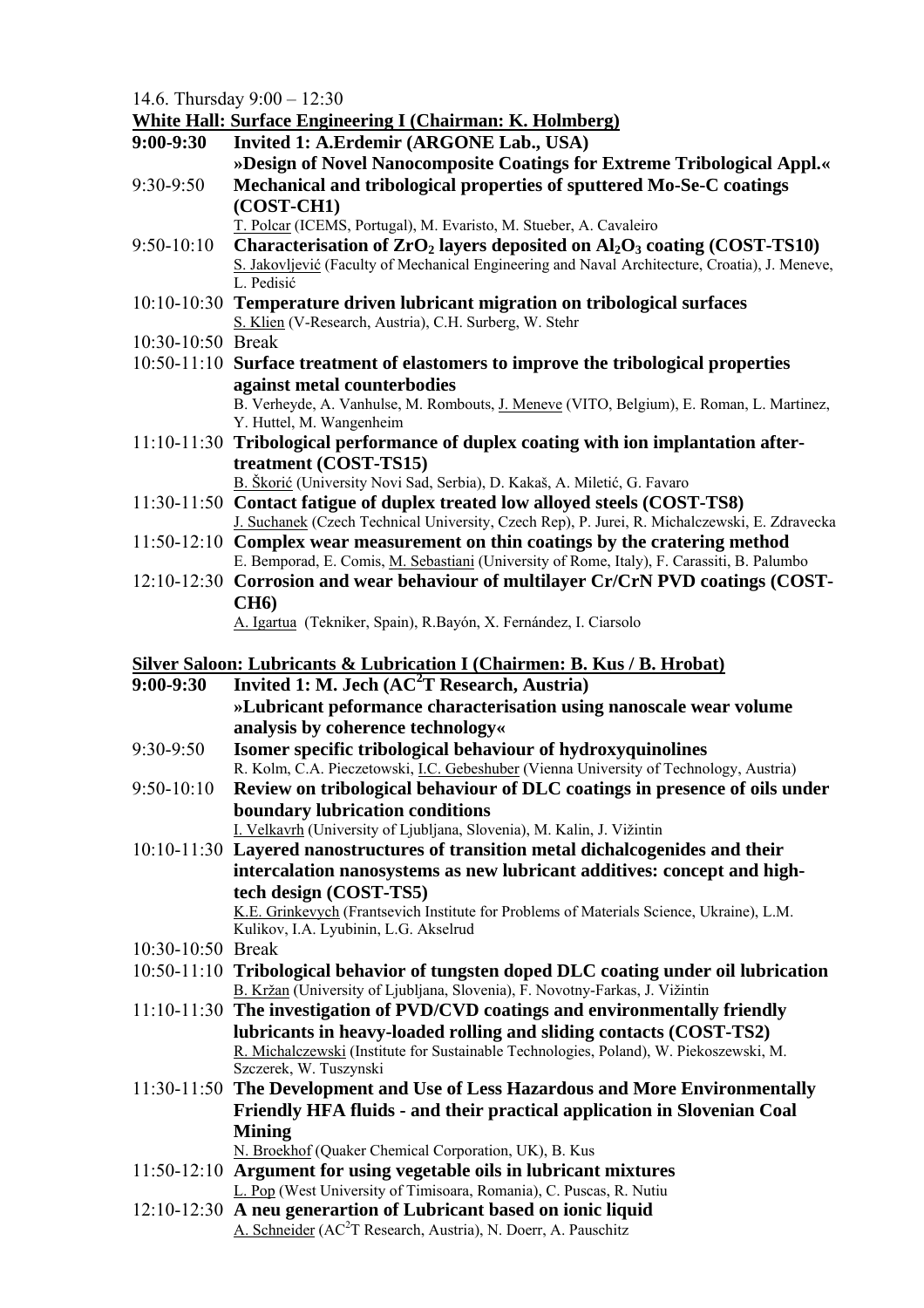14.6. Thursday 9:00 – 12:30

**Red Saloon: Modeling in Tribology II (Chairman: F. Franek)**

| $9:10 - 9:30$     | $\alpha$ baroon, nowelling in Triborogy in (Chainman, T.T. and<br>Modeling of Shear Thinnnig Effects in EHD Lubrication of Combustion |
|-------------------|---------------------------------------------------------------------------------------------------------------------------------------|
|                   | <b>Engine Journal Bearings</b>                                                                                                        |
|                   | V. Caika (AC <sup>2</sup> T, Austria), G. Offner, S. Bukovnik, W.J. Bartz                                                             |
| 9:30-9:50         | Oil Flow and Thermal Numerical Simulation in leading edge groove thrust                                                               |
|                   | bearing                                                                                                                               |
|                   | N.P. Belfiore (University of Rome, Italy), F. Di Domenico, M. Massone                                                                 |
| $9:50-10:10$      | Numerical and Experimental Investigation of ThermoElastoHydroDynamic                                                                  |
|                   | point contacts                                                                                                                        |
|                   | M. Carli (University of Pisa, Italy), K.J. Sharif, E. Ciulli, H.P. Evans, R.W. Snidle                                                 |
|                   | 10:10-10:30 The Effects of Material Inclusions on EHL                                                                                 |
|                   | T.V. Slack (Purdue University, USA), N. Raje, F. Sadeghi                                                                              |
| 10:30-10:50 Break |                                                                                                                                       |
|                   | 10:50-11:10 Soft Elasto Hydrodynamic Lubrication with Laser Surface Texturing                                                         |
|                   | A. Shinkarenko (Technion, Israel), Y. Kligerman, I. Etsion                                                                            |
|                   | 11:10-11:30 Statistical analysis of wear data of 1060 steel                                                                           |
|                   | A. Akbar, F. Shuaeib, A. Younis (University of Garyounis, Libya)                                                                      |
|                   | 11:30-11:50 Radiation of Body Waves Induced by the Sliding of an Elastic Half-Space                                                   |
|                   | <b>Against a Rigid Surface</b>                                                                                                        |
|                   | A.B. Majekodunmi (The Polytechnic Ibadan, Nigeria)                                                                                    |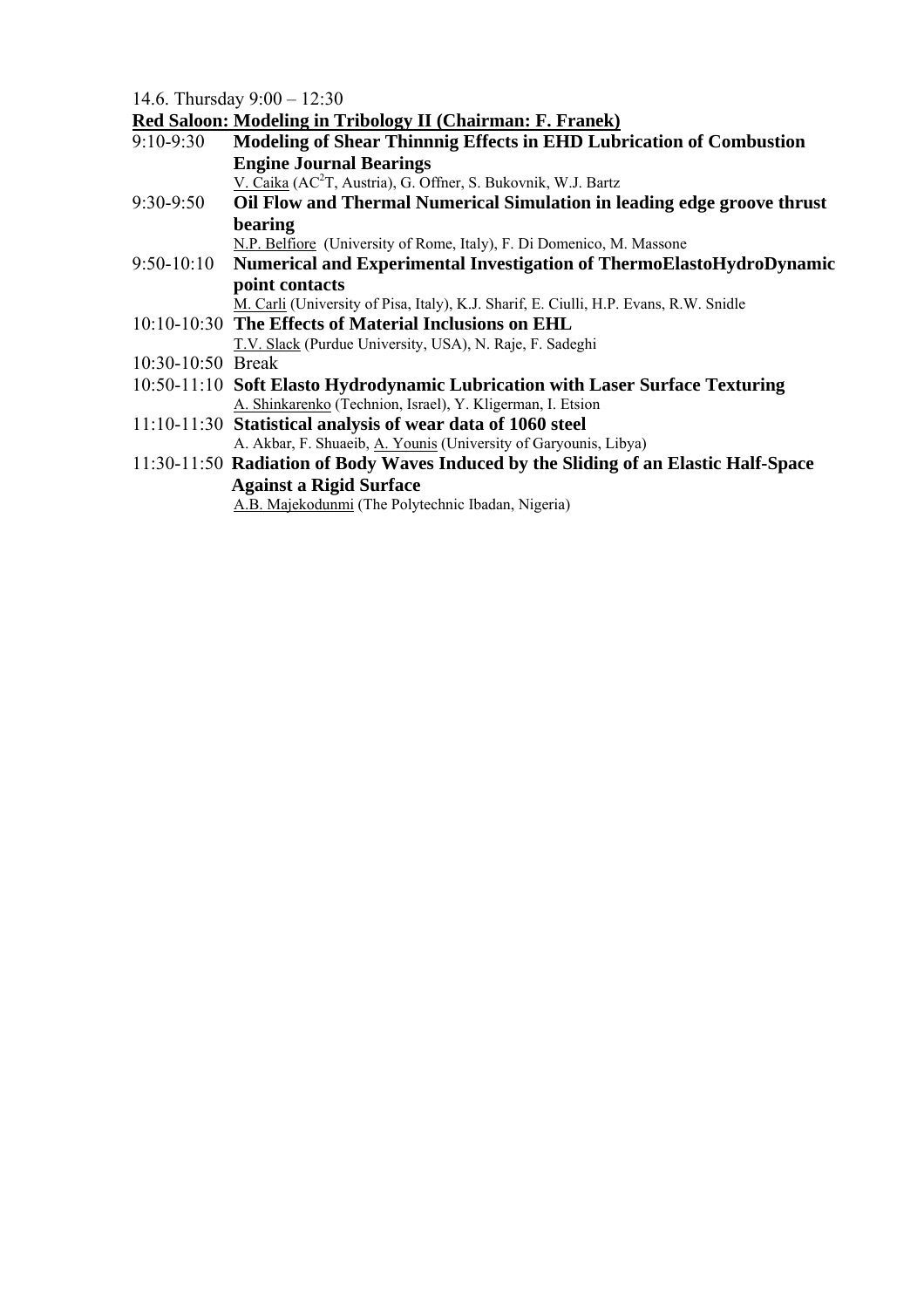14.6. Thursday 14:00 – 17:10

**White Hall: Surface Engineering II (Chairman: A. Erdemir)**

- **14:00-14:30 Invited 2: S. Hogmark (Uppsala University, Sweden) »Surface modifications in tribological contacts«**
- 14:30-14:50 **Laser surface texturing research at Technion (COST-ES8)**  I. Etsion (Technion, Israel)
- 14:50-15:10 **The effect of surface texturing on thin EHD lubrication films (COST-ES11)**  I. Krupka, M. Hartl (Brno University of Technology, Czech Republic)
- 15:10-15:30 **The effect of boundary films on dented surfaces operated under thin EHD lubrication (COST-ES11)**

M. Hartl, I. Krupka (Brno University of Technology, Czech Republic)

- 15:30-15:50 Break
- 15:50-16:10 **An Alternative Cylinder Wall Texture Pattern: A First Assessment**  K. Tønder (Norwegian Univ. Science and Technology, Norway)
- 16:10-16:30 **Comparison on F2 Softgauges for Surface Texture**  T.K. Li (University of Huddersfield, UK), X. Jiang, L. Blunt, P. Scott, S. Xiao
- 16:30-16:50 **Surface texturing using pulsed air arc treatment**  A. Moshkovith, V. Perfiliev, K. Yutujyan, D. Gindin, N. Parkansky, R. Boxman, L. Rapoport (Holon Institute of Technology, Israel)
- 16:50-17:10 **Influence of different surface preparation on roughness parameters, friction and wear**

M. Sedlaček (University of Ljubljana, Slovenia), B. Podgornik, J. Vižintin

## **Silver Saloon: Applications I (Chairman: B.R. Höhn)**

### **14:00-14:30 Invited 1: A. Igartua (Tekniker, Spain)**

 **»Biolubricants and Triboreactive Materials for Automotive Applications«** 

14:30-14:50 **Effects of Lubricating Base Stocks on Bearing Performance of Automobile Engines** 

T. Katafuchi (Idemitsu Kosan Co. Ltd. ,Japan), M. Kasai

14:50-15:10 **Torsional vibrations of wet clutches: influence of mechanical parameters (COST-TS7)** 

W. Ost (Ghent University, Belgium), P. De Baets, M. Loccufier

- 15:10-15:30 **Friction processes in automotive disc brakes in the presence of hard abrasive particles (COST-TS9)**  A. Polak, J. Grzybek, S. Oleksowicz (Cracow University of Technology, Poland)
- 15:30-15:50 Break
- 15:50-16:10 **Cam and Roller Follower Tribology (COST-ES1)**  M. Olsson, B. Jacobson (Lund University, Sweden)
- 16:10-16:30 **Comparison of test methods to determine diesel fuel lubricity**  P.L. de Vaal (University of Pretoria, South Africa), D. Phillpotts
- 16:30-16:50 **Rolling wear behaviour of DLC coatings under dry and lubricated contacts**  M. Kalin, J. Vižintin (University of Ljubljana, Slovenia)
- 16:50-17:10 **Unsteady oil film forces in porous bearings: analysis of parameter effects on the rotor linear stability**

V. D'Agostino, A. Ruggiero, A. Senatore (University of Salerno, Italy)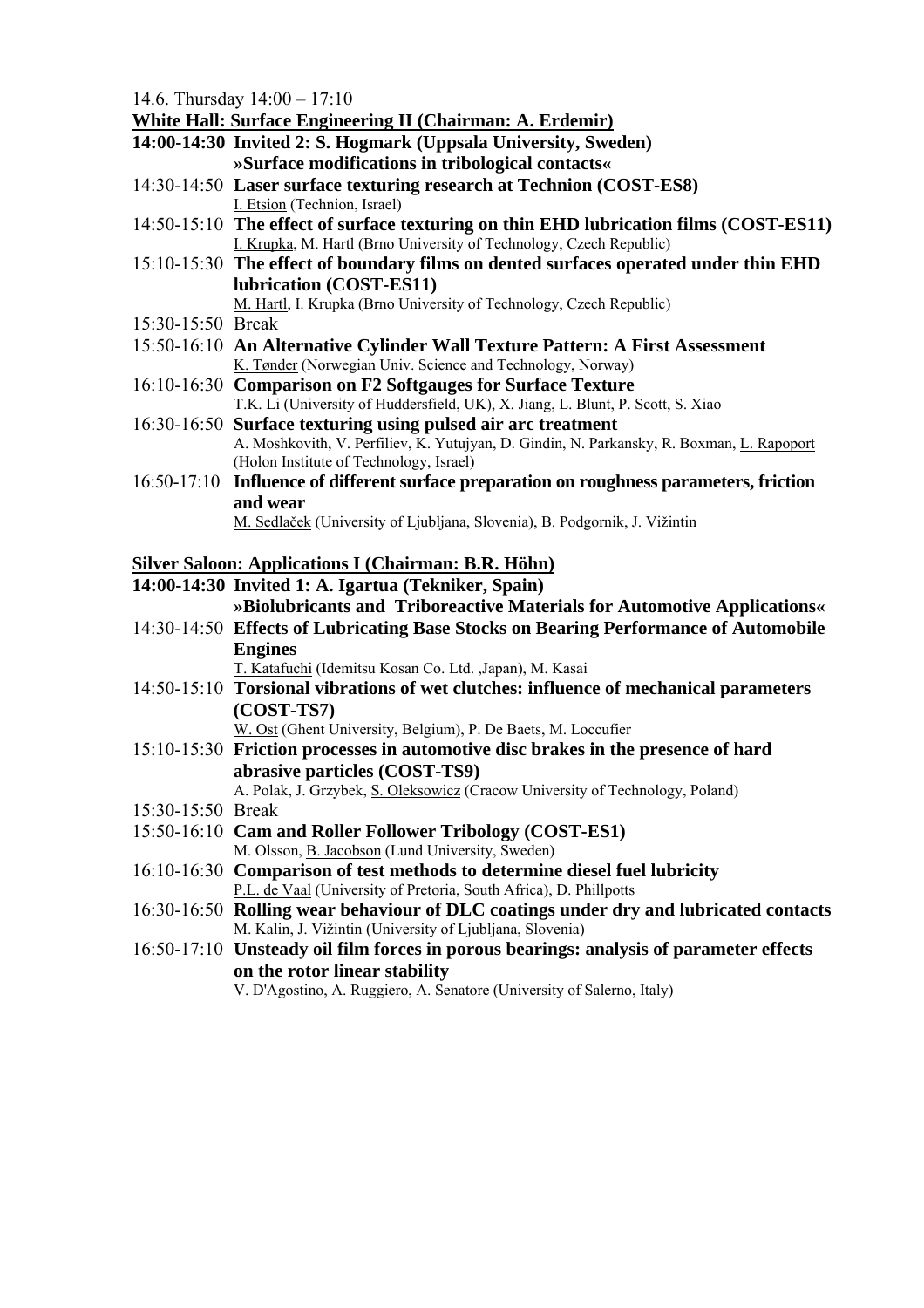14.6. Thursday 14:00 – 17:10

**Red Saloon: Lubricants & Lubrication II (Chairmen: A. Arnšek / M. Svoljšak)**

**14:00-14:30 Invited 2: E. Ciulli (University of Pisa, Italy)** 

 **»Friction and film thickness studies in non-steady state EHL contacts«** 

- 14:30-14:50 **The influence of the slide-to-roll ratio on the friction coefficient and film thickness of EHD point contacts under steady state and transient conditions** E. Ciulli, K. Stadler (University of Pisa, Italy), T. Draexl
- 14:50-15:10 **The Role of Viscosity Index Improvers in Formulation of Transmission Fluids**

C. Wincierz (RohMax Additives GmbH, Darmstadt, Germany)

15:10-15:30 **Influence of grease composition on rolling contact wear: an experimental study** 

V. Mota, L.A. Ferreira (University of Porto, Portugal)

- 15:30-15:50 Break
- 15:50-16:10 **Correlation between friction and flow of lubricant greases in a new tribometer device.**

P. Heyer (Anton Paar Germany, Germany), J. Laeuger

- 16:10-16:30 **Comparative study of the testing methods using four ball machine**  C. Spanu (University of Galati, Romania), I. Stefanescu, M. Ripa
- 16:30-16:50 **Determination of flash point for flammable/combustible liquids**  D. Scarpete (University of Galati, Romania), M. Ripa, L. Deleanu
- 16:50-17:10 **Flammability testing in risk assessment**  L. Deleanu (University of Galati, Romania), M. Mipa, A. Drug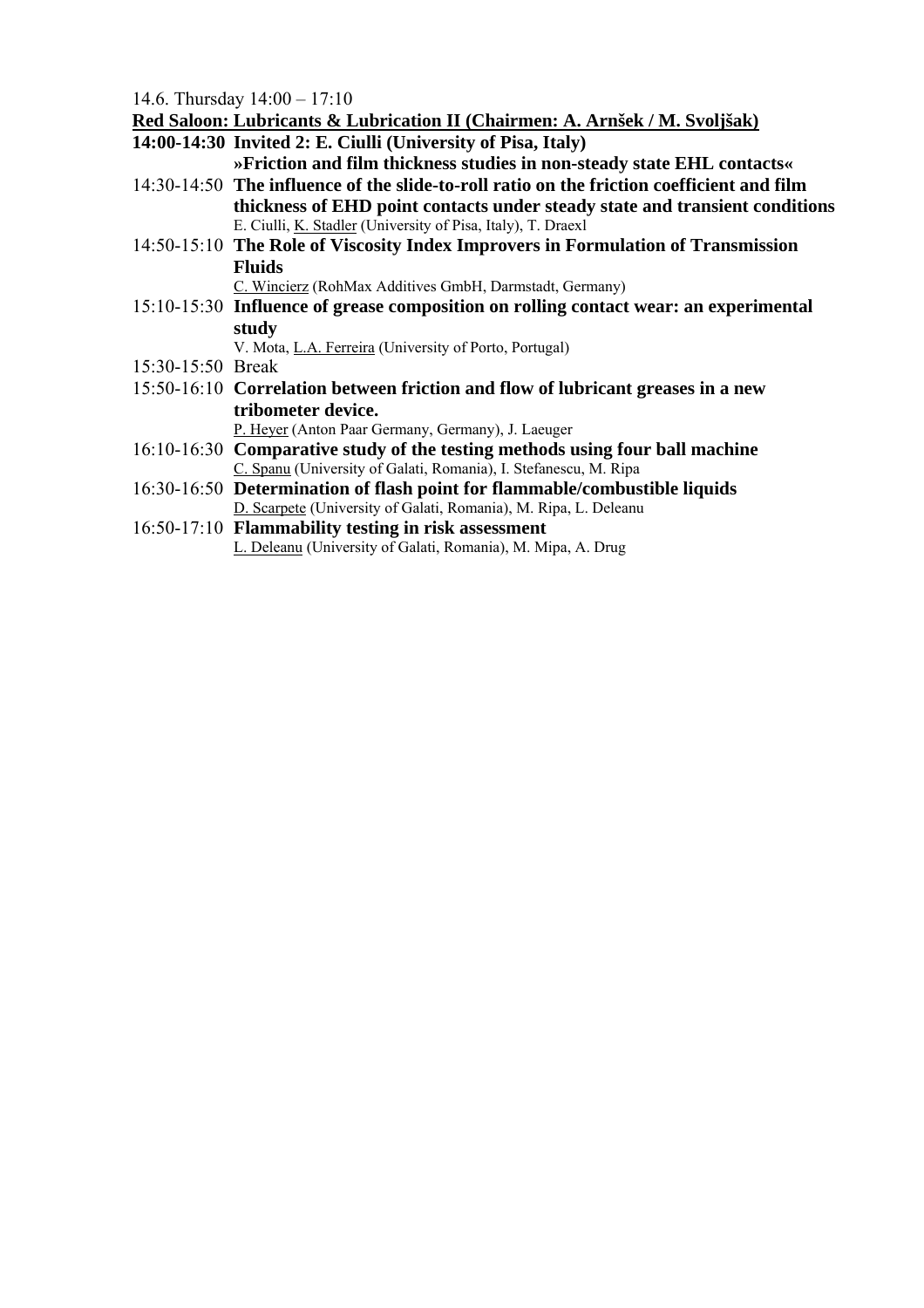15.6. Friday 9:00 – 12:30

|                   | White Hall: Functional & Bio Materials I (Chairmen: M. Kalin / V. Leskovšek)                                                                               |
|-------------------|------------------------------------------------------------------------------------------------------------------------------------------------------------|
| $9:00-9:30$       | Invited 1: L. Blunt (University of Huddersfield, UK)                                                                                                       |
|                   | »The role of Tribology and Metrology in the Latest Development of Bio-                                                                                     |
|                   | <i>materials</i> «                                                                                                                                         |
| 9:30-10:00        | Invited 2: S. Jahanmir (Mohawk Innovative Technology & MiTiHeart                                                                                           |
|                   | Corporation, USA) »Tribology in the Bionic Age«                                                                                                            |
|                   | 10:00-10:20 Experimental characterisation of wear behaviour of materials for dental                                                                        |
|                   | restorations                                                                                                                                               |
|                   | H. Kloss (BAM, Germany), R. Waesche, D. Klaffke, H.G. Graeber                                                                                              |
| 10:20-10:50 Break |                                                                                                                                                            |
|                   | 10:50-11:10 Study of friction and wear behaviour of polyoxymethylene and short glass                                                                       |
|                   | fiber reinforced polyoxymethylene composite under dry and water                                                                                            |
|                   | lubrication conditions<br>H. Unal, A. Mimaroglu (Faculty of Engineering, University of Sakarya, Turkey), U. Sen, A.                                        |
|                   | Ozel                                                                                                                                                       |
|                   | 11:10-11:30 Comparative study of the tribological behaviour of self-lubricating W-S-C                                                                      |
|                   | and Mo-Se-C sputtered coatings (COST-CH1)                                                                                                                  |
|                   | T. Polcar, M. Evaristo, A. Cavaleiro (ICEMS, Portugal)                                                                                                     |
|                   | 11:30-11:50 Application of diamond-like carbon coatings to elastomers frictional                                                                           |
|                   | surfaces                                                                                                                                                   |
|                   | L. Martinez (ICMM-CSIC, Spain), L. Alvarez, R. Nevshupa, Y. Huttel, J. Mendez, E. Roman,                                                                   |
|                   | E. Mozas, J.R. Valdes, Y. Gachon, C. Heau, F. Faverjon<br>11:50-12:10 Comparison of self-mated hardmetal coatings under dry sliding conditions             |
|                   | up to $600^{\circ}$ C (COST-CH8)                                                                                                                           |
|                   | L.M. Berger (Fraunhofer Institute IWS, Germany), S. Saaro, M. Woydt                                                                                        |
|                   | 12:10-12:30 Tribological investigations of materials for water hydraulics                                                                                  |
|                   | F. Majdič, J. Pezdirnik, M. Kalin (University of Ljubljana, Slovenia)                                                                                      |
|                   |                                                                                                                                                            |
|                   | <b>Silver Saloon I: Applications II (Chairman: A. Pauschitz)</b>                                                                                           |
| $9:00-9:30$       | Invited 2: B.R. Höhn (Technical University Munich, Germany)                                                                                                |
|                   | »Improvements for noises and efficiency by gears«                                                                                                          |
| 9:30-9:50         | Improvement of micropitting performance of power transmission gears                                                                                        |
|                   | $(COST-TS3)$                                                                                                                                               |
| $9:50-10:10$      | H. Ronkainen (VTT, Finland), T. Ahlroos, R. Parrika, J. Virta, S. Varjus<br>Minimised gear lubrication by a minimum oil-air flow rate (COST-TS1)           |
|                   | B.R. Höhn, K. Michaelis, H.P. Otto (FZG, Germany)                                                                                                          |
|                   | 10:10-10:30 Effects of oil kind on tribological characteristics of automotive gears                                                                        |
|                   | $(COST-TS16)$                                                                                                                                              |
|                   | Z. Vukadinović (R&D Centre Automobile Institute Zastava, Serbia), D. Josifović, J. Vižintin                                                                |
| 10:30-10:50 Break |                                                                                                                                                            |
|                   | 10:50-11:10 The high performance of surface engineered gears                                                                                               |
|                   | K. Mao (Brunel University, UK), Y. Sun, A. Bloyce, H. Dong, T. Bell                                                                                        |
|                   | 11:10-11:30 Wear mechanisms of the aluminium/polymer system of a pneumatic clutch                                                                          |
|                   | actuator                                                                                                                                                   |
|                   | F. Riddar (Uppsala University, Sweden), Å. Kassman-Rudolphi, S. Jacobson, S. Hogmark<br>11:30-11:50 Study of a high speed electrospindle with air bearings |
|                   | G. Belforte, T. Raparelli, V. Viktorov, A. Trivella, F. Colombo (Politecnico di Torino, Italy)                                                             |
|                   | 11:50-12:10 Effect of Water Cotamination on the Diffused Content of Hydrogen under                                                                         |
|                   | <b>Stress in AISI-52100 Bearing Steel (COST-CH3)</b>                                                                                                       |
|                   | T. Imran, B. Jacobson (Lund University, Sweden)                                                                                                            |
|                   | 12:10-12:30 Tribological aspect of lubricating grease choice for rolling bearings                                                                          |
|                   | R. Rakić, Z. Rakić (NIS-Petrol, Naftagas promet, Serbia)                                                                                                   |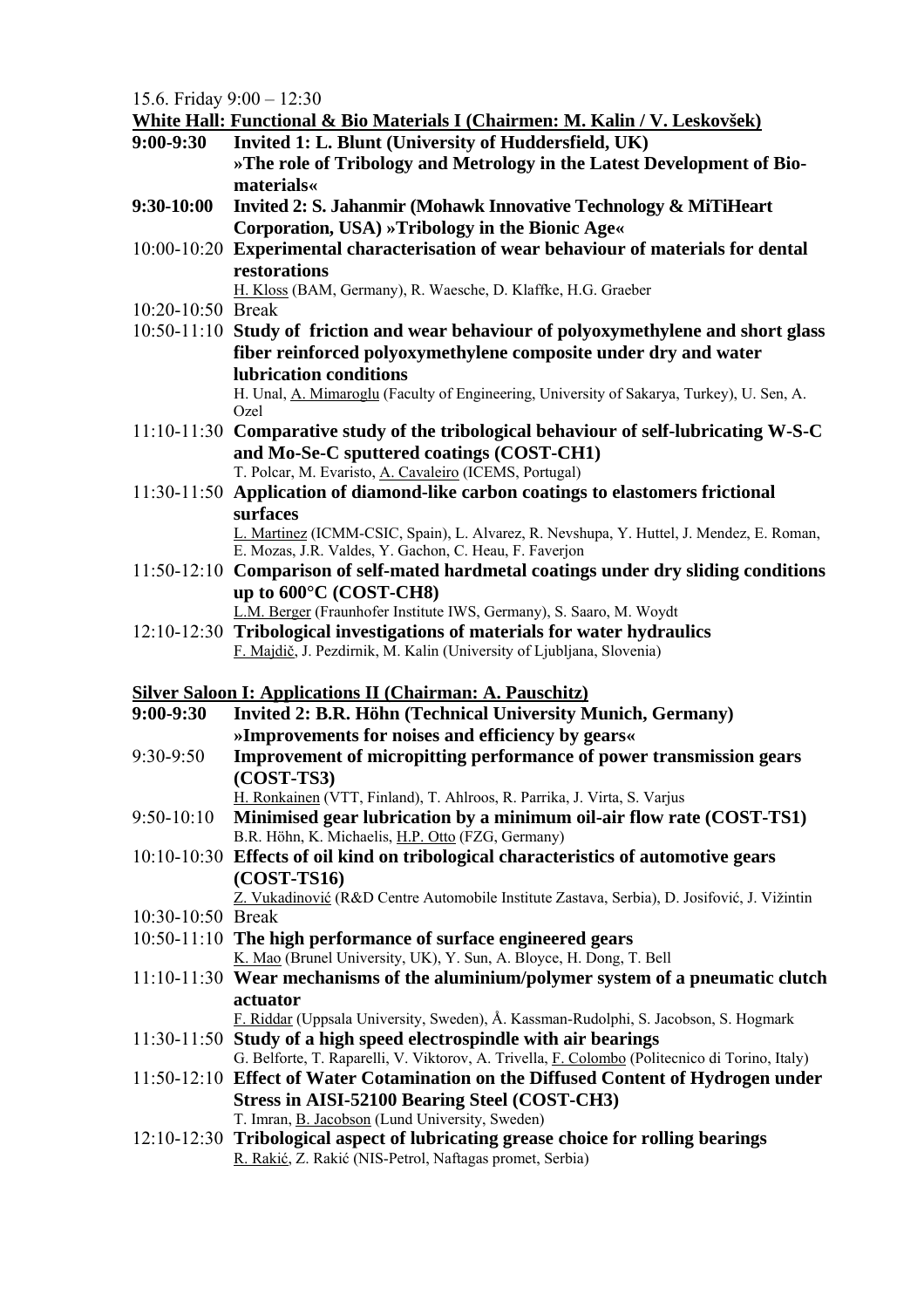15.6. Friday  $9.00 - 12.30$ 

|                   | Red Saloon: Condition monitoring & Diagnostics I (Chairman: J. Vižintin)                |
|-------------------|-----------------------------------------------------------------------------------------|
| $9:10-9:30$       | Rotor whirl damping by dry friction suspension systems                                  |
|                   | F. Sorge (University of Palermo, Department of Mechanics, Italy)                        |
| 9:30-9:50         | evaluation of wavelet packet analysis and empirical mode decomposition                  |
|                   | for detection of transients in vibration signals                                        |
|                   | B. Suhač, J. Vižintin (University of Ljubljana, Slovenia)                               |
| $9:50-10:10$      | Machine condition monitoring systems and predictive maintenance                         |
|                   | applications                                                                            |
|                   | L. Radovanovic (Technical Faculty "Mihajlo Pupin", Zrenjanin, Serbia), Z. Adamovic      |
|                   | 10:10-10:30 Analysis of the noisiness of an automotive water pump                       |
|                   | M. Antonini (University of Brescia, Italy), R. Faglia, M. Pedersoli, C. Remino          |
| 10:30-10:50 Break |                                                                                         |
|                   | 10:50:11:10 Diagnosing of tribo-failures of vacuum machinery using combined neural      |
|                   | networks and spectral analysis of tribodesorption                                       |
|                   | M.V. Korovin (Bauman Moscow State Technical University, Russia), R.A. Nevshupa          |
|                   | $11:10-11:30$ New calculation-experimental complex of tools for forecasting and control |
|                   | of friction and wear of tribosystems and managing tribosystems' operation               |
|                   | <b>indicators</b>                                                                       |
|                   | V.N. Khovanskiy (Moscow State University of Railway Engineering, Russia)                |
|                   | 11:30-11:50 TRIBOLOGY Theory in Practice – A Process Industry Experience                |
|                   | A.K. Patra, V.R. Shankar (Visakhapatnam Steel Plant, India)                             |
|                   | 11:50-12:10 Research of breaking mechanism of materials of heavy loaded friction        |
|                   | systems                                                                                 |
|                   | A.M. Pashayev, A.Kh. Dzhanakhmedov (Azerbaijan State Oil Academy, Azerbaijan)           |
|                   | 12:10-12:30 Test Methods for the Characterisation of Different Designed                 |
|                   | <b>Tribomaterials</b>                                                                   |
|                   |                                                                                         |

I. Godor, F. Grün (University of Leoben, Austria), W. Eichlseder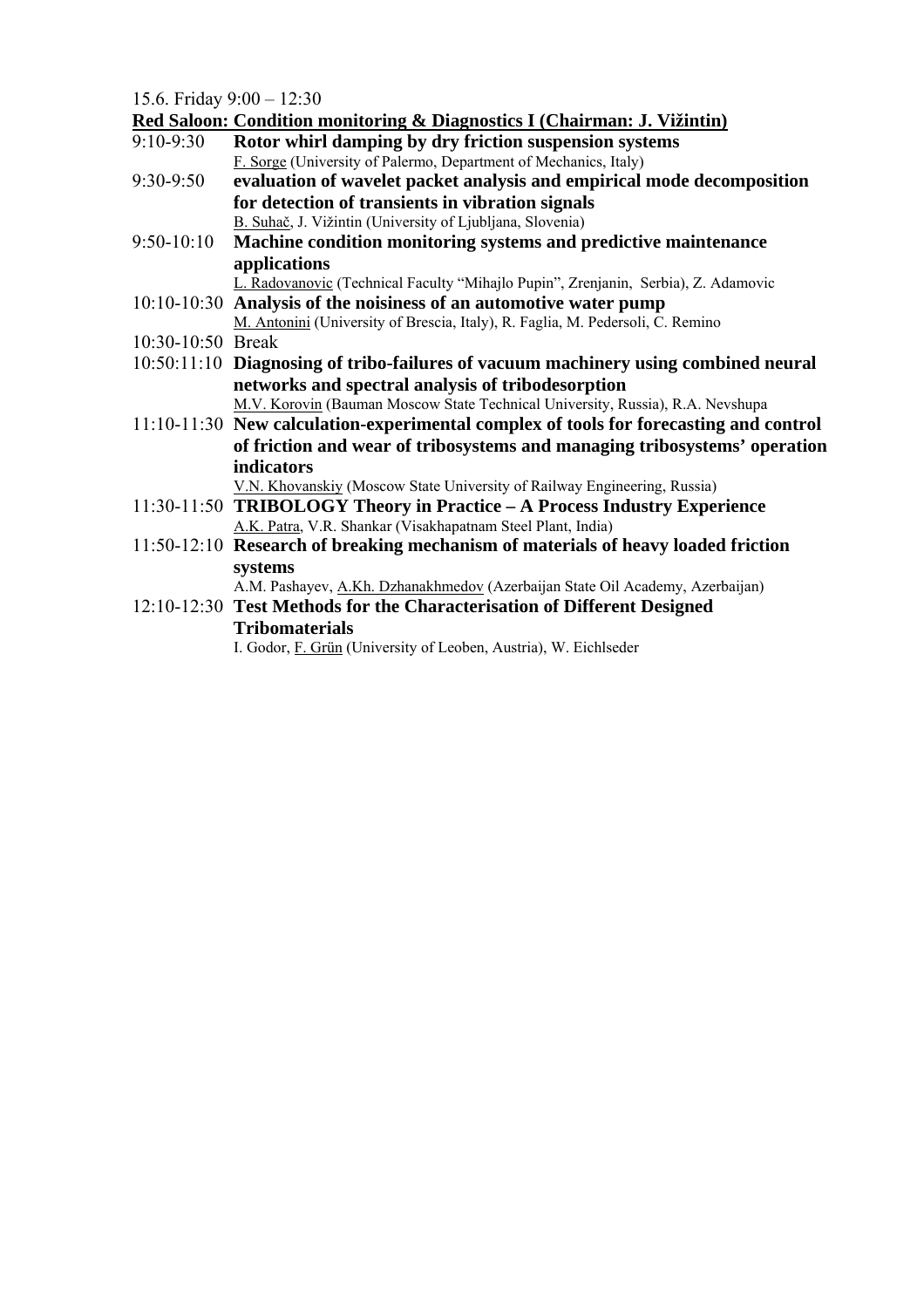15.6. Friday 14:00 – 17:10

**White Hall: Functional & Bio Materials II (Chairman: L. Blunt)**

- 14:00-14:20 **Some aspects about the correlations between the atomic composition, roughness, the static friction coefficient and wear behaviour of Ti-C-Si and Ti-C-O thin-films**  D. Munteanu (Transilvania University, Romania), C. Ionescu, C. Olteanu, B. Borcea, A. Munteanu
- 14:20-14:40 **Wear and erosion behaviour of boron coated steels**  N.E. Maragoudakis (Technological Institute of Thessaloniki, Greece), N. Stolakis
- 14:40-15:00 **Fine metal wire mesh feeding system for aerostatic pads**  G. Belforte, T. Raparelli, V. Viktorov, A. Trivella (Politecnico di Torino, Italy)
- 15:00-15:20 **The composite materials for regeneration of sliding machine components (COST-CH9)**

J. Dasiewicz (Institute for Sustainable Technologies, Poland), Z. Pawelec

- 15:20-15:40 Break
- 15:40-16:00 **Multiphase materials: Influence of microstructure and interface properties on wear behaviour**

E. Badisch (AC<sup>2</sup>T research, Austria), M. Kirchgassner, R. Polak, F. Franek

- 16:00-16:20 **New conception for creation Al eutectic alloys for tribology application at elevated temperatures (COST-ES5)**  Yu.V. Milman , K.E. Grinkevich (Institute for Problems of Materials Science, Ukraine), N.P. Korzhova, Yu.N. Podrezov, O.M. Barabash, T.N. Legkaya
- 16:20-16:40 **Dry sliding wear of 332.0 unaged Al-Si alloys**  I. Sevim (Mersin University, Turkey)

## **Silver Saloon I: Surface Engineering & Applications III (Chairperson: A. Igartua)**

- 14:00-14:20 **Interaction between hard coatings and lubricants (COST-CH5)**  B. Podgornik, J. Vižintin (University of Ljubljana, Slovenia)
- 14:20-14:40 **Chemical challenges in the synthesis of superhard diamond phase**  B. Udovic (Slovenia)
- 14:40-15:00 **Atmospheric pressure plasma deposition of organic and hybrid coatings with incorporation of inorganic fullerene-like nanoparticles**  A. Vanhulsel, L. Eersels, R. Rego, D. Havermans, J. Meneve (VITO, Belgium)
- 15:00-15:20 **Research concerning the achievement of a mechatronic device used for testing the spherical joints**

D. Badoiu, R.G. Ripeanu (Petroleum-Gas University of Ploiesti, Romania)

- 15:20-15:40 Break
- 15:40-16:00 **Research on tribological properties of Nylon 1010 composites under tractive rolling friction condition**

Wang Shi-bo (China University of Mining and Technology, China), Ge Shi-rong

- 16:00-16:20 **Wear resistant PEO coatings on initial and arc sprayed aluminium alloys**  V. Pokhmurskii (Physico-Mechanical Institute of NAS of Ukraine, Ukraine), G.M. Klapkiv, M. Student, H. Pokhmurska, B. Wielage
- 16:20-16:40 **AES analysis of surface films from boundary lubricated DLC coatings containing tungsten**

D. Hren (Institute of Metals and Technology, Slovenia), M. Jenko, D. Mandrion, J. Vižintin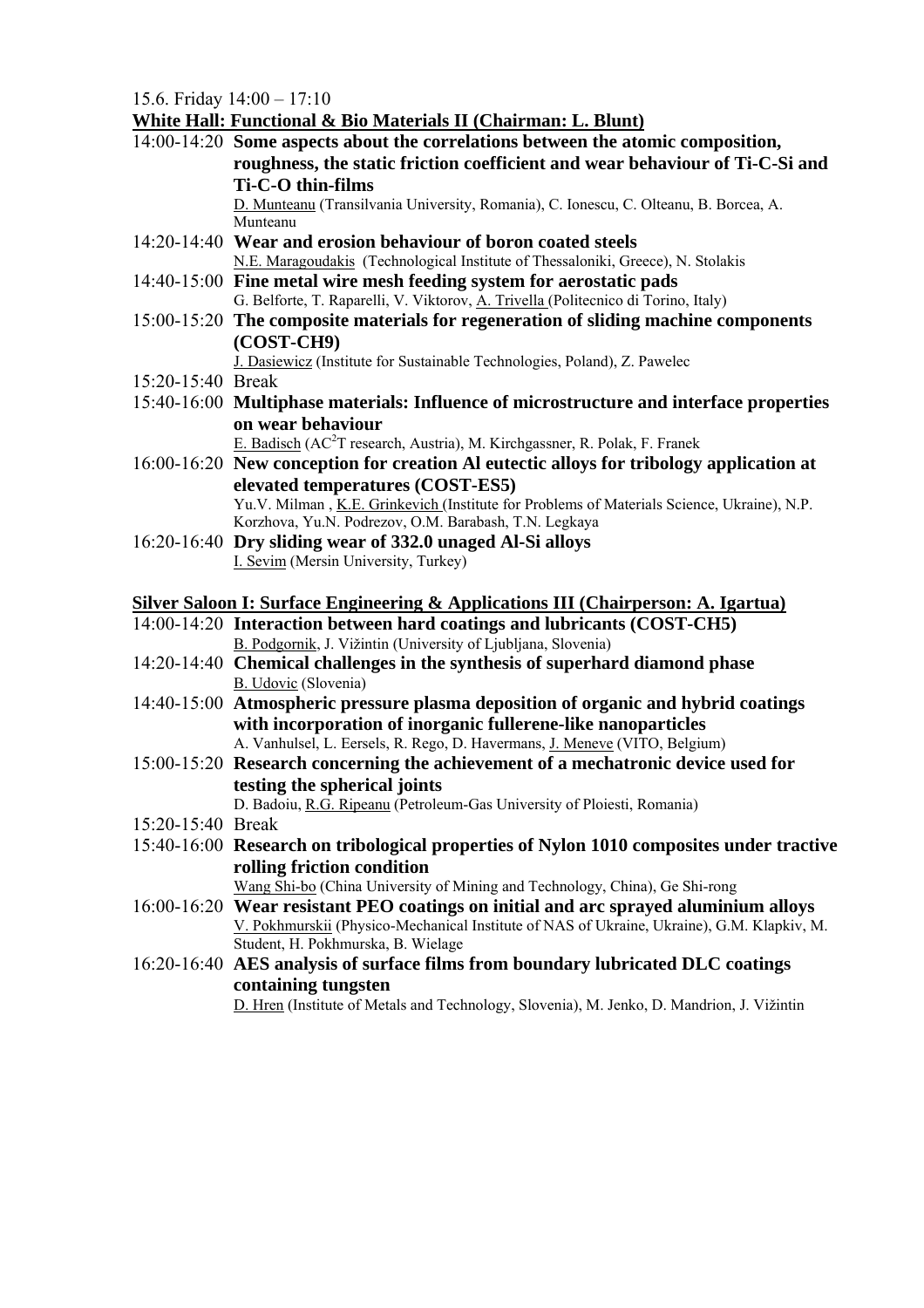15.6. Friday  $14:00 - 17:10$ 

|                   | 10.0.111000 11.00 17.10                                                                     |
|-------------------|---------------------------------------------------------------------------------------------|
|                   | <b>Red Saloon: Condition Monitoring &amp; Diagnostics II (Chairman: L. Gelman)</b>          |
|                   | 13:50-14:20 Keynote: L. Gelman (Cranfield University, School of Engineering, UK)            |
|                   | »Vibro-acoustical fatigue crack monitoring«                                                 |
|                   | 14:20-14:40 A Mechatronic System Applied to Wear Particle Analysis                          |
|                   | V.D. Goncalves (Paulista State University - Campus for Guaratinguetá, Brazil), M.H. Mathias |
|                   | 14:40-15:00 The use of laser particle sizer technique in the mexican industry as a          |
|                   | method for the routine quantification of wear debris                                        |
|                   | P. Matadamas (Interdisciplinary Research Centre for Integral Regional Development-Oaxaca,   |
|                   | Mexico)                                                                                     |
|                   | 15:00-15:20 Positron Annihilation Studies of Subsurface Zones in Aluminium,                 |
|                   | <b>Magnesium and Its Alloys (COST-ES10)</b>                                                 |
|                   | J. Dryzek, E. Dryzek (Institute of Nuclear Physics, Poland)                                 |
| 15:20-15:40 Break |                                                                                             |
|                   | 15:40-16:00 Tribo-studies in a Steel Plant                                                  |
|                   | A.K. Patra, V.R. Shankar (Visakhapatnam Steel Plant, India)                                 |
|                   | 16:00-16:20 Friction and service life                                                       |
|                   | Yu.N. Drozdov (IMASH Mechanical Engineering Institute, Russia), V.A. Nadein, S.D. Ivanov,   |
|                   | V.N. Puchkov, M.V. Puchov                                                                   |
|                   | 16:20-16:40 Modeling the possible effects of face seals deterioration                       |
|                   | N. Popa (University of Pitesti, Romania)                                                    |
|                   | 16:40-17:00 Dynamics of frictional interaction of a fuel rod cladding and spacer grid       |
|                   | cell in a fuel assembly                                                                     |
|                   | Yu. Drozdov, S. Ivanov, V. Makarov (FSUE OKB Gidropress, Russia), A. Afanasiev, I.          |
|                   | Matvienko, T. Savinova                                                                      |